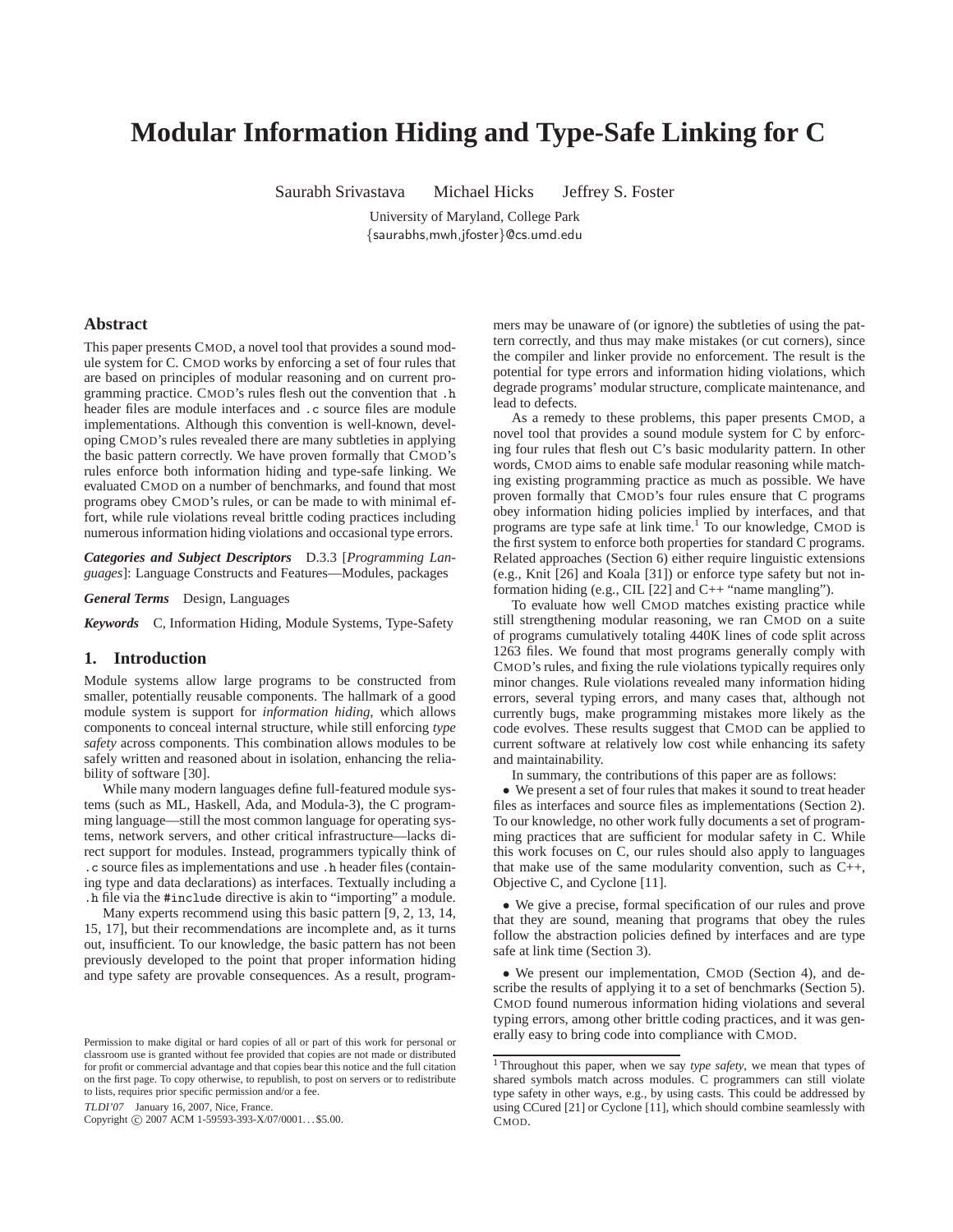|                     | bitmap.h                                          |    | main.c                  |  |  |  |  |  |  |
|---------------------|---------------------------------------------------|----|-------------------------|--|--|--|--|--|--|
| $\mathcal{I}$       | struct BM:                                        | 10 | $\#$ include "bitmap.h" |  |  |  |  |  |  |
| 2                   | void init (struct $BM *$ );                       | 11 |                         |  |  |  |  |  |  |
| $\mathfrak{Z}$      | void set (struct $BM *$ , int);                   | 12 | int main(void) $\{$     |  |  |  |  |  |  |
|                     |                                                   | 13 | struct BM *bitmap:      |  |  |  |  |  |  |
|                     |                                                   | 14 | init (bitmap);          |  |  |  |  |  |  |
|                     | bitmap.c                                          | 15 | set(bitmap, 1);         |  |  |  |  |  |  |
|                     |                                                   | 16 | $\cdots$                |  |  |  |  |  |  |
| $\overline{4}$<br>5 | $\#$ include "bitmap.h"                           | 17 |                         |  |  |  |  |  |  |
| 6                   | struct $BM \{ int data; \}$ ;                     |    |                         |  |  |  |  |  |  |
| 7                   | <b>void</b> init (struct $BM *map)$ { }           |    |                         |  |  |  |  |  |  |
| 8                   | void set (struct BM *map, int bit) $\{ \dots \}$  |    |                         |  |  |  |  |  |  |
| 9                   | <b>void</b> private ( <b>void</b> ) $\{ \dots \}$ |    |                         |  |  |  |  |  |  |

**Figure 1.** Basic C Modules

# **2. Motivation and Informal Development**

In most module systems, a module M consists of an *interface*  $M_I$ that declares exported values and types, and an *implementation*  $M_S$ that defines everything in  $M_I$  and may contain other, private definitions. Any component that wishes to use values in  $M<sub>S</sub>$  relies only on  $M_I$ , and not on  $M_S$ . The compiler ensures that  $M_S$  *implements*  $M_I$ , meaning that it exports any types and symbols in the interface. These features ensure *separate compilation* when module implementations are synonymous with compilation units.

There are two key properties that make such a module system safe and effective. First, clients depend only on interfaces rather than particular implementations:

PROPERTY 2.1 (Information Hiding). *If*  $M_S$  *defines a symbol g, then other modules may only access g if it appears in*  $M_I$ *. If*  $M_I$ *declares an abstract type t, no module other than*  $M<sub>S</sub>$  *may use values of type* t *concretely.*

This property makes modules easier to reason about and reuse. In particular, if a client successfully compiles against interface  $M_I$ , it can link against any module that implements that  $M_I$ , and  $M_S$  may safely be changed as long as it still implements  $M_I$ .

Second, linking a client of interface  $M_I$  with an implementation  $M<sub>S</sub>$  of  $M<sub>I</sub>$  must be type-safe:

PROPERTY 2.2 (Type-Safe Linking). *If module*  $M_S$  *implements*  $M_I$  and module  $N_S$  is compiled to use  $M_I$ , then the result of link $ing\ M_S$  *and*  $N_S$  *is type-safe.* 

The goal of CMOD is to ensure that C modules obey these two properties. Our starting place is the well-known C convention in which .c *source files* act as separately-compiled implementations, and .h *header files* act as interfaces [9, 2, 13, 14, 15, 17].

#### **2.1 Basic Modules in C**

Figure 1 shows a simple C program that follows the modularity convention. In this code, header bitmap.h acts as the interface to bitmap.c, whose functions are called by main.c. The header contains an abstract declaration of type struct BM and declarations of the functions init and set. To use bitmap.h as an interface, the file main.c "imports" it with #include "bitmap.h", which the preprocessor textually replaces with the contents of bitmap.h. At the same time, bitmap.c also invokes #include "bitmap.h" to ensure its definitions match the header file's declarations.

This program is both type-safe and properly hides information. Since both main.c and bitmap.c include the same header, the C compiler ensures that the types of init and set match across the files. Furthermore, main.c never refers to the symbol private and does not assume a definition for struct BM (treating it abstractly), since neither appears in bitmap.h.

# **bitmap.h**

```
1 struct BM;
2 void init (struct BM ∗);
3 void set ( struct BM ∗, int);
    bitmap.c
4 /∗ bitmap.h not incl . ∗/
5
6 struct BM { int data; };
7
8 /* inconsistent decl. */<br>9 void init (struct BM *m.
    void init (struct BM ∗map,
10 int val) { ... }
                                    15
                                    18
                                    21
```
**Figure 2.** Violations of Rules 1 and 2

## **2.2 Header Files as Interfaces**

*11* void set (struct BM ∗map, *12* **int** bit) { ... } *13* void private (void) { ... }

One of the key principles illustrated in Figure 1 is that symbols are always shared via interfaces. In the figure, header bitmap.h acts as the interface to bitmap.c. Clients #include the header to refer to bitmap.c's symbols, and bitmap.c includes its own header to make sure the types match in both places [15, 17]. CMOD ensures that linking is mediated by an interface with the following rule:

RULE 1 (Shared Headers). *Whenever one file links to a symbol defined by another file, both files must include a header that contains the type of that symbol.*

The C compiler and linker do not enforce this rule, so programmers sometimes fail to use it in practice. Figure 2 illustrates some of the common ways the rule is violated, based on our experience (Section 5). One common violation is for a source file to fail to include its own header, which can lead to type errors. In Figure 2, bitmap.c does not include bitmap.h, and so the compiler does not discover that the defined type of init (line 9) is different than the type declared in the header (line 2).

Another common violation is to import symbols directly in .c files by using extern, rather than by including a header. In the figure, line 17 declares that private is an external symbol, allowing it to be called on line 26 even though it is not mentioned in bitmap.h. This violates information hiding, preventing the author of bitmap.c from easily changing the type of, removing, or renaming this function. It may also violate type safety, e.g., if a local extern declaration assigns the wrong type to a symbol. We have seen both problems in our experiments. One way that the author of bitmap.c could prevent such problems would be to declare private as static, making it unavailable for linking. However, programmers often fail to do so. In some cases this is an oversight, and in some cases this is because the symbol should be available for linking to some, but not all, files.

Rule 1 admits several useful coding practices. One common practice is to use a single header as an interface for several source files (as opposed to one header per source file, as in the example). For example, the standard library header stdio.h often covers several source files. To adhere to Rule 1, each source file would #include "stdio.h". Another common practice is to have several headers for a single source file, to provide "public" and "private" views of the module [17]. In this case the source file would include both headers, while clients would include one or the other.

The last error in Figure 2 is in main.c, which violates the information hiding policy of bitmap.h by defining struct BM

# **main.c**

```
14 #include "bitmap.h"
16 /* bad symbol import */<br>17 extern void private (void
      extern void private (void );
19 /* violating type abstr. */<br>20 struct BM { int *data: }:
      20 struct BM { int ∗data; };
22 int main(void) {
23 struct BM bitmap;
24 init (&bitmap);
25 set(&bitmap);
26 private ();<br>27 bitmap.dat
        bitmap.data = ...;
28 ...
29 }
```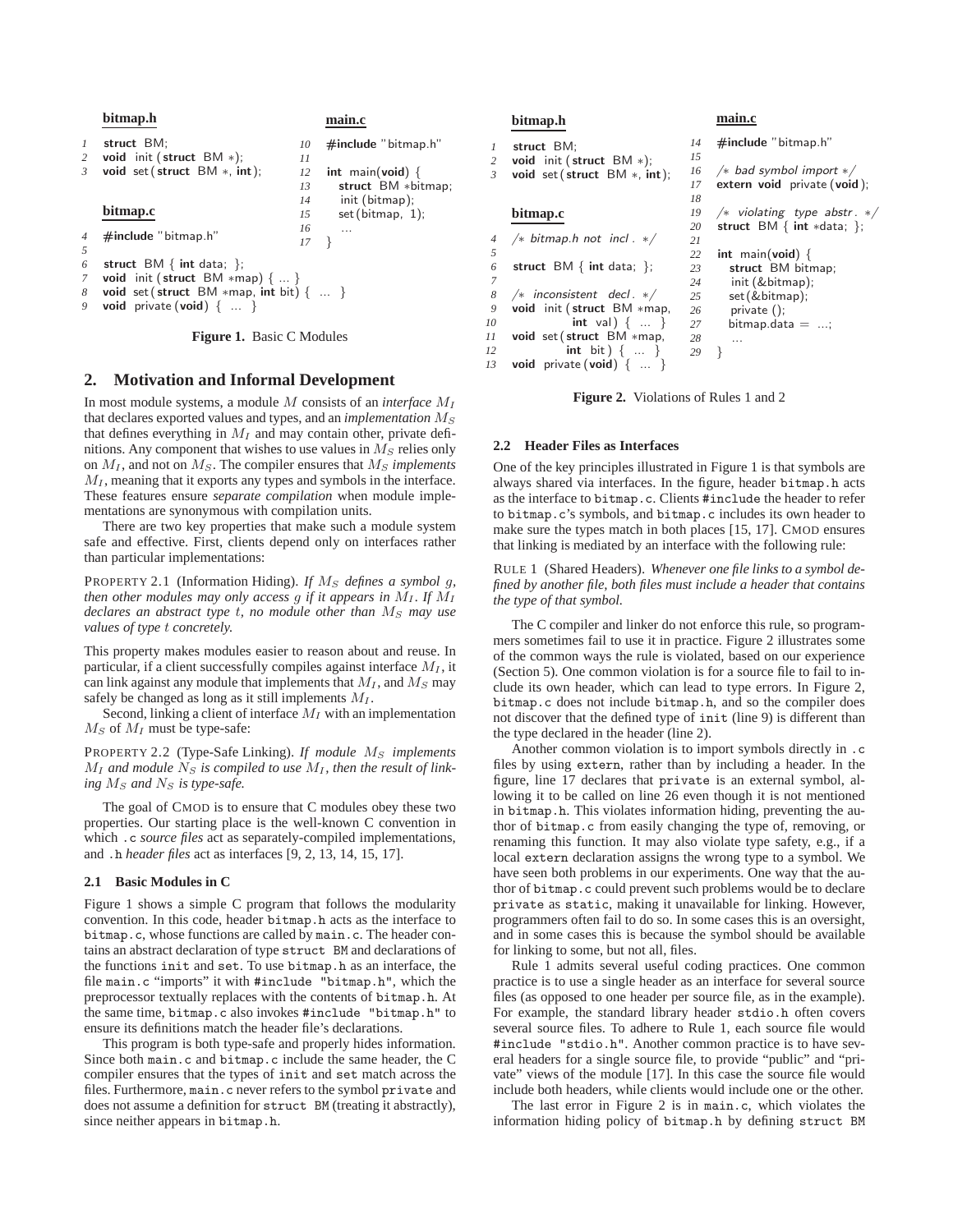|                | bitmap.h                        |    | config.h                      |
|----------------|---------------------------------|----|-------------------------------|
| 1              | #ifdef COMPACT                  | 18 | $\#$ ifndef $\angle$ CONFIG H |
| 2              | struct $BM \{ int map; \}$ ;    | 19 | #define CONFIG_H              |
| $\mathfrak{Z}$ | $#$ else                        | 20 | $\#$ ifdef $\_BSD$            |
| $\overline{4}$ | struct $BM \{ int *map; \}$ ;   | 21 | #undef COMPACT                |
| 5              | $\#$ endif                      | 22 | #else                         |
| 6              | void init (struct $BM *$ );     | 23 | #define COMPACT               |
| $\mathcal{I}$  | void set (struct $BM *$ , int); | 24 | $\#$ endif                    |
|                |                                 | 25 | $#$ endif                     |
|                | bitmap.c                        |    |                               |
| 8              | $\#$ include "config.h"         |    | main.c                        |
| 9              | $\#$ include "bitmap.h"         | 26 | $\#$ include "config.h"       |
| 10             |                                 | 27 | #include "bitmap.h"           |
| 11             | #ifdef COMPACT                  | 28 |                               |
| 12             | $/*$ defn's of                  | 29 | int main(void) $\{$           |
| 13             | init (), set () $*/$            | 30 | struct $BM * bmap$ ;          |
| 14             | $#$ else                        | 31 | $init$ (bmap);                |
| 15             | $/* alt. defn's of$             | 32 | set(bmap, 1);                 |
| 16             | init (), set () $*/$            | 33 | .                             |
| 17             | $#$ endif                       | 34 |                               |

**Figure 3.** Using the Preprocessor for Configuration

on line 20. In this case the violation results in a type error since the definitions on lines 6 and 20 do not match. Rule 1 does not prevent this problem because it refers to symbols and not types. Our solution is to treat type definitions in a manner similar to how the linker treats symbols. The linker requires in general that only one file define a particular function or global variable name. This ensures there is no ambiguity about the definition of a given symbol during linking. Likewise for types, we can require that there is only one definition of a type that all modules "link against," in the following sense.

We say that a type definition is *owned* by the file in which it appears. If the type definition occurs in a header file (and hence is owned by the header), then the type is *transparent*, and many modules may know its definition. In this case, "linking" occurs by including the header. Alternately, if the type definition appears in a source file (and hence is owned by that file), then the type is *abstract*, and only the module that implements the type's functions should know its definition. CMOD requires that a type have only one owner, thus forbidding the example in Figure 2:

#### RULE 2 (Type Ownership). *Each type definition in the linked program must be owned by exactly one source or header.*

Notice that this rule is again somewhat flexible, allowing a middleground between abstract and transparent types. In particular, this rule allows a "private" header to reveal a type's definition while a "public" header keeps it abstract. Files that implement the type and its functions include both headers, and those that use it abstractly include only the public one.

This notion of ownership makes sense for a global namespace in which type and variable names have a single meaning throughout a program. For variables, the static qualifier offers some namespace control, but C provides no corresponding notion for type names. While we could imagine supporting a static notion for types, we use our stronger rule because it is simple to implement, and we have found programmers generally follow this practice.

### **2.3 Preprocessing and Header Files**

Rules 1 and 2 form the core of CMOD's enforcement of type safety and information hiding. However, for these rules to work properly, we must account for the actions of the preprocessor.

Consider the code shown in Figure 3, which modifies our example from Figure 1 to represent bitmaps in one of two ways (lines 1–5), depending on whether the COMPACT macro has been previously defined (line 21 or 23). The value of COMPACT itself depends on whether  $\text{ }$  \_BSD\_ is set, which is determined by the initial preprocessor environment when the compiler is invoked (more on this below). In general, we say that a file  $f_1$  *depends on* file  $f_2$  when  $f_1$ uses a macro set by  $f_2$ . Here, bitmap. h depends on config.h.

Such preprocessor-based dependencies are very useful, since they allow programs to be configured for different circumstances. Unfortunately, they can unintentionally cause a header to be preprocessed differently depending on where it is included. In Figure 3, if we were to swap lines 8 and 9 but leave lines 26 and 27 alone, then bitmap.c and main.c may have different, incompatible definitions of struct BM. Thus, the preprocessor can undermine type safety and information hiding, even given Rules 1 and 2.

To solve this problem, we define two additional rules that aim to enforce the following principle:

PRINCIPLE 2.3 (Consistent Interpretation). *Each header in the system must have a* consistent interpretation*, meaning that whenever modules linked together include a common header, the result of preprocessing the header is the same in both modules.*

Enforcing this principle allows us to keep Rules 1 and 2 simple, and it makes it easier for programmers to reason about headers, since their meaning is less context-dependent (though not entirely, as we discuss below). The first new rule to enforce this principle is:

RULE 3 (Vertical Independence). *With the exception of a designated, initial* config.h*, header file inclusion must be vertically independent.*

We say two header files are *vertically dependent* if one depends on the other and both are #included by the same source. In the example, bitmap.h is vertically dependent on config.h. Vertical dependencies are encouraged by some coding style guides [2], but we forbid them because they add unnecessary complication. In particular, the programmer must remember to always include the headers together, in some particular order. We believe a better practice is to convert vertical dependencies into *horizontal dependencies*, which are more self-contained. We say that two header files are *horizontally dependent* if one of the headers is dependent on *and* #includes the other. A horizontal dependency adheres to Principle 2.3 because a header always "carries along" the other headers on which it depends, ensuring a consistent interpretation.

If we wanted to remove the vertical dependency in the example, we could convert it to a horizontal dependency by moving line 8 just prior to line 1. However, notice that then config.h would be included twice in main.c, once directly and once via bitmap.h. The double inclusion is harmless because of the #ifndef pattern [4, 10] beginning on line 18, which causes any duplicate file inclusions to be completely ignored. Our semantics assumes no duplicate inclusion, and we check that it holds for our benchmarks.

Although we feel that vertical dependencies are bad practice in general, the headers in many large programs are vertically dependent on a config.h header. CMOD allows these dependencies as long as config.h is always included *first*. This ensures other included headers are consistently interpreted with respect to it. This is easy for the programmer to remember and for CMOD to check.

Preventing vertical dependencies solves one problem with the preprocessor, but we also need to reason about the initial preprocessor environment. Recall that the \_BSD\_ flag used in lines 20–24 is not set within the file. Instead, it is either supplied by the system or set by a -D command-line argument to the compiler. If bitmap.c were compiled with this flag set and main.c were compiled without it, then the two inclusions of bitmap.h (lines 9 and 27) would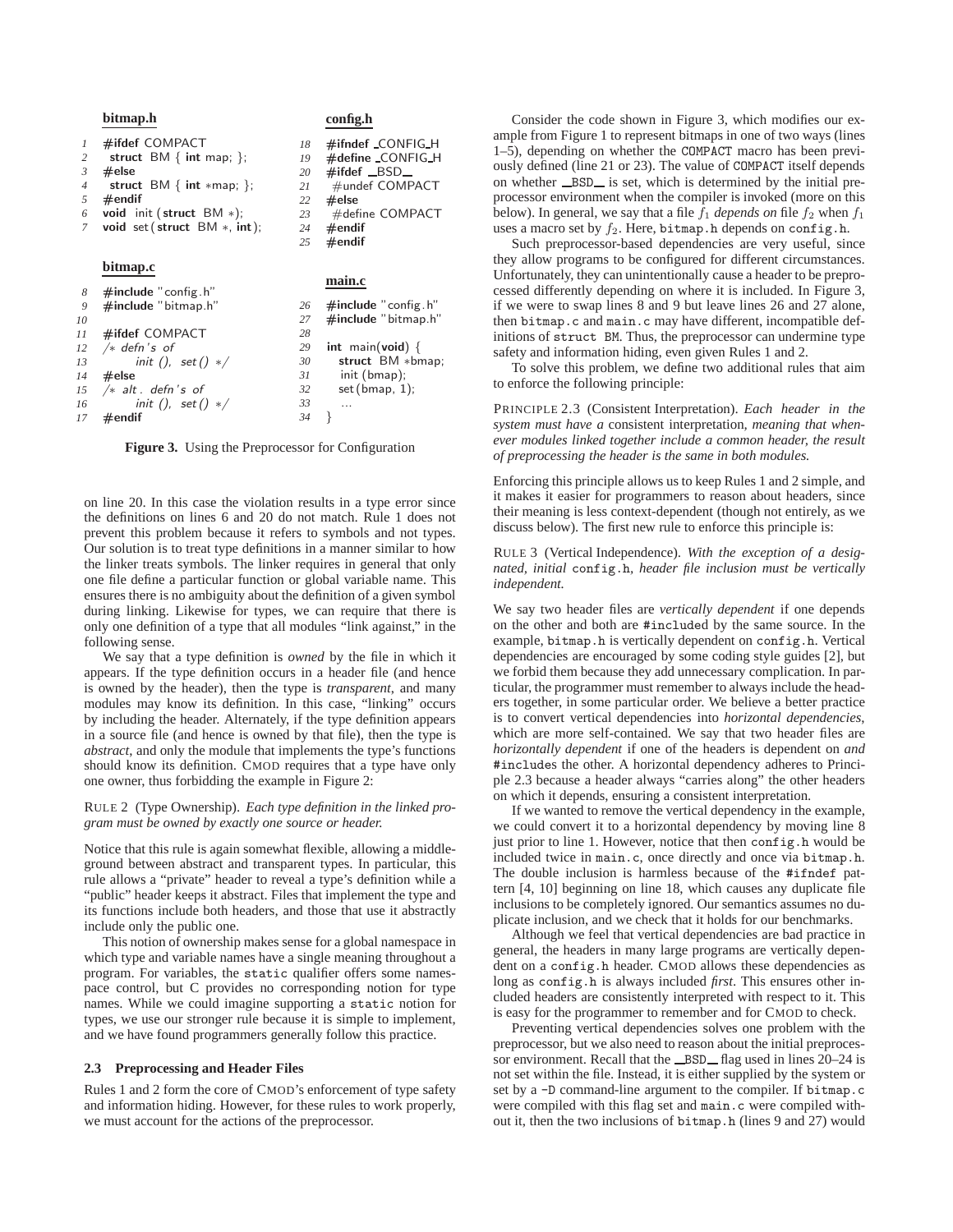```
program \mathcal{P} ::= · | f \circ \mathcal{P}fragment f := \cdot | s, fstatements s ::= c | dpreproc. commands c ::= include h | def m | undef m| ifdef m then f else fdefinitions d ::= \text{let } g : \tau = e \mid \text{extern } g : \tau| let type t = \tau | type tterms e ::= n | \lambda y : \tau. e | e e | y | gtypes \tau ::= t \mid \text{int} \mid \tau \to \taum \in \text{macro names} \quad g \in \text{global var. names}h \in \text{file names} t \in \text{type names}
```
**Figure 4.** Source Language

produce different representations for type struct BM. We can prevent this by enforcing the following rule:

RULE 4 (Environment Compatibility). *All files linked together must be compiled in a consistent preprocessor environment.*

By *consistent* we mean that for any pair of linked files that depend on a macro M, the macro must be defined or undefined identically in the initial preprocessor environments for each file. Processing each module in a consistent environment ensures that all of its included headers (which by Rule 3 are not vertically dependent) are interpreted the same way everywhere, following Principle 2.3.

Rules 3 and 4 allow a program as a whole to be parameterized by config.h and the initial preprocessor environment. In essence, the program can be considered a very large functor [25]. Thus while CMOD allows individual headers to be parameterized, they must be consistently interpreted throughout the program. We have rarely found this to be a problem in practice. Since a .h file acting as an interface represents a .c file that is typically compiled once, there is usually little reason to interpret the .h file differently in different contexts. We have found two exceptions in practice. The first is to support context-dependent information hiding by including or not including certain prototypes based on #ifdefs. While CMOD disallows this practice, one can use separate header files instead [17]. The second case is to #include a .h or .c file containing parameterized code definitions (akin to a functor application). These situations occur but are uncommon, and we do not handle them specially.

Note that while enforcing Principle 2.3 ensures headers are consistently interpreted, this does not imply that a header *means* the same thing wherever it is included. This is because a header is likely to refer to type definitions that precede it, and, more rarely, variable definitions if the header contains static (possibly in-line) functions, or macro definitions that include code. Rule 2 ensures type definitions must always mean the same thing, but there is no such rule for symbols, which can be multiply-defined if declared static. Though it may be desirable to forbid dependencies on symbols, CMOD allows them, for two reasons. First, such dependencies do not impact type safety and information hiding. Second, extending CMOD to track such dependencies would add significant implementation complexity when compared to our current approach (Section 4), and in our experience, dependencies on static symbols are rare. We leave such an implementation to future work.

# **3. Formal Development**

In this section we formally present CMOD's rules and prove that they are sound. Our rules are defined in terms of the source language in Figure 4, which models C and the C preprocessor. In this language, a source program  $P$  consists of a list of fragments  $f$ , each of which represents a separately-compiled source file. Fragments are themselves made up of a list of statements s, which may be either preprocessor commands  $c$  or core language definitions  $d$ .

The command include  $h$  inserts the fragment contained in file  $h$ and then preprocesses it. In our semantics we assume we are given a mapping from include file names to fragments. The commands def  $m$  and undef  $m$  define and undefine, respectively, the preprocessor macro m from that point forward. In our semantics, macros may only be used as boolean flags. The conditional ifdef  $m$  then  $f_1$ else  $f_2$  processes  $f_1$  if m is defined, and otherwise processes  $f_2$ . Notice that since each branch is a fragment, it may contain further preprocessor commands.

The C preprocessor includes additional features not found in our language, including macro substitution and conditional forms such as #if and #ifndef. The C language also allows preprocessor commands to occur anywhere in the text of the program, whereas our language forbids preprocessor commands inside of definitions. In Section 3.4, we argue that these additional features do not affect soundness.

Turning to the core language, the definition let  $q : \tau = e$  binds the global name q to term e, which has type  $\tau$ . Terms e are simplytyped lambda calculus expressions that may refer to local variables  $y$  or global variables  $g$ . We use the lambda calculus instead of C syntax because it illustrates all of the necessary issues. CMOD does not directly interpret the core language in more detail than this formulation provides and hence this level of detail suffices. The command extern  $q : \tau$  declares the existence of global g of type  $\tau$ . This form is used in header files to import a symbol. The command let type  $t = \tau$  defines a named type t to be an alias for  $\tau$ , while type  $t$  merely declares that  $t$  may be used as a type name. We say that g and t are *defined* by let  $g : \tau = e$  and let type  $t = \tau$  while g and t are *declared* by extern  $g : \tau$  and type t. Within a program we allow many declarations of a global variable or type name but only one definition. Note that to keep the rules simpler, we do not model static definitions.

#### **3.1 Preprocessor Semantics**

Following C, our source language has a two-stage operational semantics. For each fragment, the preprocessor executes all of the preprocessor commands, conceptually producing a fragment consisting only of core language definitions. These fragments are then compiled into object files, which are combined with linking, and then the entire program is evaluated using a standard semantics.

The four CMOD rules are based on the output of an instrumented preprocessor, shown in Figure 5. Rather than perform substitutions to generate a new fragment consisting only of definitions (which would be closer to the semantics of the actual C preprocessor), our semantics constructs an *accumulator* A that contains both the core language definitions and other information needed to enforce CMOD's rules. In particular, the preprocessor is defined as a relation among *states* of the form  $\langle h; \mathcal{A}; \Delta; x \rangle$ , where h names the file currently being preprocessed,  $\mathcal A$  is the accumulator,  $\Delta$  is the set of currently-defined macros, and  $x$  is either a fragment or a statement.

Each top-level fragment in the program is preprocessed separately. Preprocessing fragment  $f$  begins with an initial (possibly empty) set of defined macros  $\Delta_f$ , which in practice is supplied on the command line when the compiler is invoked.  $\Delta_f$  may differ from one fragment to another. The *accumulator* A is a tuple that tracks the preprocessor events that have occurred thus far. The core language program is encoded as three lists in the accumulator: N maps global variables to their types,  $H$  maps global variables to their defining expressions, and  $\overline{T}$  maps each type name  $t$  to its definition  $\tau$ . In T, types are annotated with either the header file h in which the type was defined, or  $\circ$  if it was defined in a source file rather than a header file. The remainder of the accumulator consists of the sets of global variables that have been exported  $(E)$  by defin-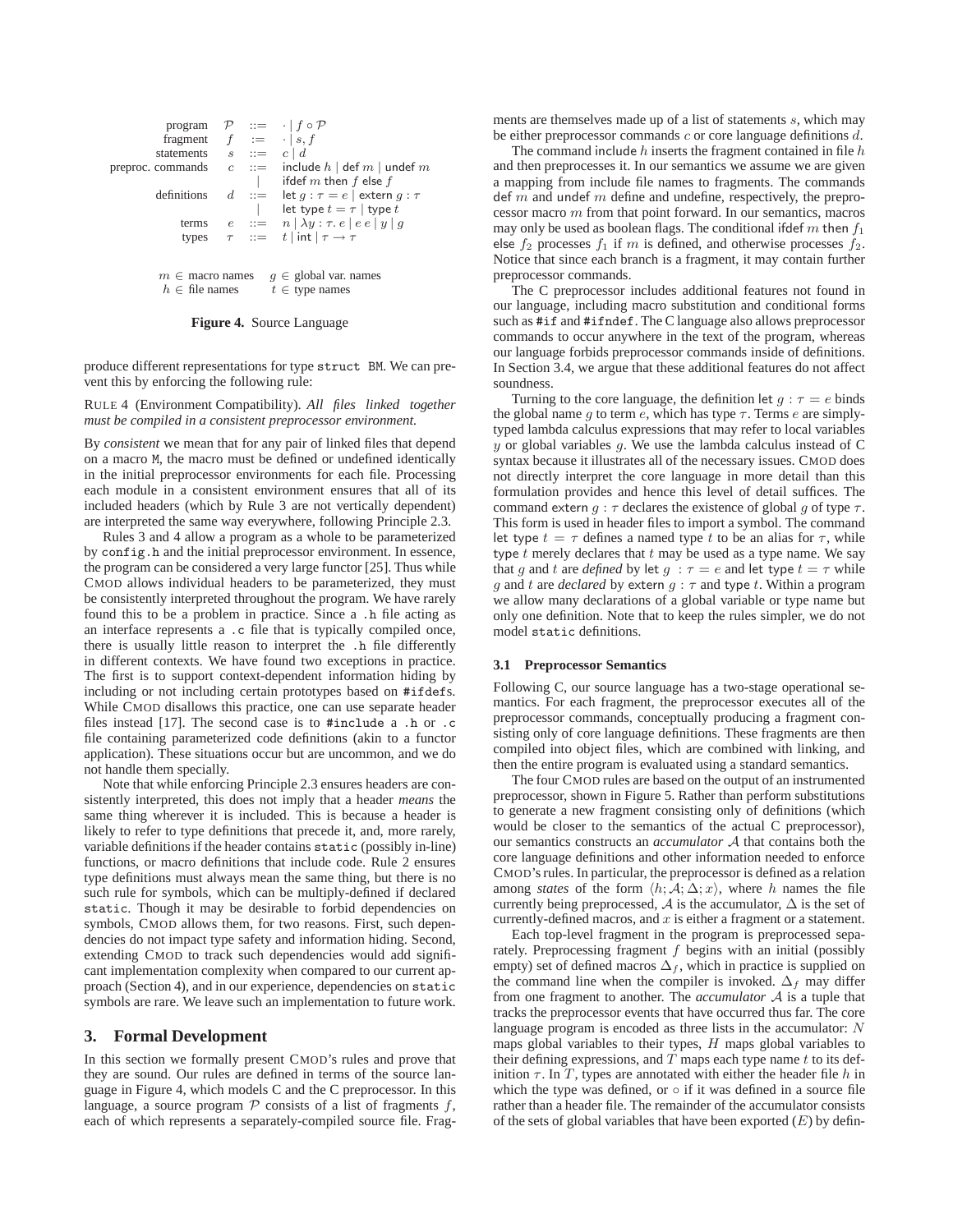$$
\begin{array}{llllllll} \text{ symbols} & N & ::= & \cdot \text{ } \mid g \rightarrow \tau, \ N \\ & \text{heap} & H & ::= & \cdot \text{ } \mid g \rightarrow e, \ H \\ \text{named types} & T & ::= & \cdot \text{ } \mid t \rightarrow \tau^h, \ T \mid t \rightarrow \tau^\circ, \ T \\ & \text{exports} & E & \in & 2^g \\ & \text{imports} & I & \in & 2^g \\ & \text{smooth } I & \in & 2^g \\ \text{symbol fields} & D & \in & 2^m \\ & \text{macro changes} & C & \in & 2^m \\ & \text{trace uses} & U & \in & 2^h \\ & \text{include} & Z & \in & 2^t \\ & \text{accumulate} & A & = & (C, I, T, \mathcal{I}, Z, E, N, D, \mathcal{U}, H) \\ & \text{file system} & \mathcal{F} & : & h \rightarrow f \\ & \text{define} & \Delta & \in & 2^m \end{array}
$$

$$
[SEQ] \frac{\mathcal{F} \vdash \langle h; A; \Delta; s \rangle \longrightarrow \langle h; A'; \Delta'; f' \rangle}{\mathcal{F} \vdash \langle h; A; \Delta; s, f \rangle \longrightarrow \langle h; A'; \Delta'; f', f \rangle}
$$
\n
$$
[INCL] \frac{h \notin A^{\mathcal{I}} \qquad f = \mathcal{F}(h), \text{pop } h' \qquad A' = A[\mathcal{I} \leftarrow^+ h]}{\mathcal{F} \vdash \langle h'; A; \Delta; \text{include } h \rangle \longrightarrow \langle h; A'; \Delta; f \rangle}
$$
\n
$$
[EOH] \frac{\mathcal{F} \vdash \langle h'; A; \Delta; \text{pop } h \rangle \longrightarrow \langle h; A; \Delta; \cdot \rangle}{\mathcal{F} \vdash \langle h'; A; \Delta; \text{pop } h \rangle \longrightarrow \langle h; A; \Delta; \cdot \rangle}
$$
\n
$$
[DEF] \frac{\mathcal{A}' = A[\mathcal{C} \leftarrow^+ m, \mathcal{U} \leftarrow^+ m]}{\mathcal{F} \vdash \langle h; A; \Delta; \text{def } m \rangle \longrightarrow \langle h; A'; \Delta'; \cdot \rangle}
$$
\n
$$
[UNDEF] \frac{\mathcal{A}' = A[\mathcal{C} \leftarrow^+ m, \mathcal{U} \leftarrow^+ m]}{\mathcal{F} \vdash \langle h; A; \Delta; \text{under } m \rangle \longrightarrow \langle h; A'; \Delta'; \cdot \rangle}
$$

 $[IPDEF+]$ 

 $\Gamma$ 

$$
m \in \Delta \qquad \mathcal{A}' = \mathcal{A}[\mathcal{U} \leftarrow^+ m]
$$
\n
$$
\mathcal{F} \vdash \langle h; \mathcal{A}; \Delta; \text{ifdef } m \text{ then } f_+ \text{ else } f_- \rangle \longrightarrow \langle h; \mathcal{A}'; \Delta; f_+ \rangle
$$
\n[IFDEF-]  
\n
$$
m \notin \Delta \qquad \mathcal{A}' = \mathcal{A}[\mathcal{U} \leftarrow^+ m]
$$
\n
$$
\mathcal{F} \vdash \langle h; \mathcal{A}; \Delta; \text{ifdef } m \text{ then } f_+ \text{ else } f_- \rangle \longrightarrow \langle h; \mathcal{A}'; \Delta; f_- \rangle
$$
\n[EXTERN] 
$$
\frac{\mathcal{A}' = \mathcal{A}[D \leftarrow^+ g, N \leftarrow^+ (g \mapsto \tau)]}{\mathcal{F} \vdash \langle h; \mathcal{A}; \Delta; \text{ extern } g : \tau \rangle \longrightarrow \langle h; \mathcal{A}'; \Delta; \cdot \rangle}
$$
\n
$$
\mathcal{A}' = \mathcal{A}[H \leftarrow^+ (g \mapsto e), N \leftarrow^+ (g \mapsto \tau),
$$
\n[LET] 
$$
\frac{E \leftarrow^+ g, D \leftarrow^+ g, I \leftarrow^+ f \text{g}(e)]}{\mathcal{F} \vdash \langle h; \mathcal{A}; \Delta; \text{let } g : \tau = e \rangle \longrightarrow \langle h; \mathcal{A}'; \Delta; \cdot \rangle}
$$
\n[TYPE-DECL] 
$$
\frac{\mathcal{A}' = \mathcal{A}[Z \leftarrow^+ t]}{\mathcal{F} \vdash \langle h; \mathcal{A}; \Delta; \text{type } t \rangle \longrightarrow \langle h; \mathcal{A}'; \Delta; \cdot \rangle}
$$
\n[TYPE-DEF] 
$$
\frac{\mathcal{A}' = \mathcal{A}[T \leftarrow^+ (t \mapsto \tau^h)]}{\mathcal{F} \vdash \langle h; \mathcal{A}; \Delta; \text{let type } t = \tau \rangle \longrightarrow \langle h; \mathcal{A}'; \Delta; \cdot \rangle}
$$

#### **Figure 5.** Instrumented Semantics for the Preprocessor

ing them with let, imported  $(I)$  by using them in code, and declared (D) by extern or let; the set of macros  $C$  that have possibly been changed (defined or undefined); the set of macros  $U$  whose value has been tested; the set of types  $Z$  that have been declared; and finally the set of files  $\mathcal I$  that have been included.

Reduction rules are of the form  $\mathcal{F} \vdash \langle h; \mathcal{A}; \Delta; x \rangle$  −  $\langle h'; \mathcal{A}'; \Delta'; x' \rangle$ . Here  $\mathcal F$  represents the file system, which maps header file names to their corresponding fragments. Preprocessing fragment f begins with an accumulator whose components are all  $\emptyset$ , which we write  $\mathcal{A}_{\emptyset}$ ; an h component set to ○; and a given  $\mathcal{F}$  and an initial set of defines  $\Delta_f$ .

In the rules in Figure 5, we write  $A[X \leftarrow^{+} x]$  for the accumulator that is the same as  $A$  except that its  $X$  component has  $x$ added to it. We write  $A^X$  for the X component of  $\mathcal A$ . All of the rules increase the contents of the accumulator monotonically.

We discuss the preprocessor semantics briefly. [SEQ] reduces the first statement in a fragment. We abuse notation and write  $f'$ ,  $f$ as the concatenation of fragments  $f'$  and f, where  $\cdot$ ,  $f' = f'$ and  $(s, f'), f'' = s, (f', \tilde{f}'').$  [INCL] looks up file name h in the file system and reduces to the corresponding fragment. It also inserts a special command pop  $h'$ , where  $h'$  is the file currently being processed. When the preprocessor finishes reducing  $h$ , the [EOH] rule restores the current file to  $h'$ . Notice that the semantics become stuck if a header file is included twice, because then the premise  $h \notin \mathcal{A}^{\mathcal{I}}$  of [INCL] is not satisfied. While this does not quite match the actual preprocessor semantics, it simplifies the rule specification. In practice, programmers mostly use the #ifndef pattern (Section 2.3) to make duplicate file inclusion a no-op; our implementation of CMOD emits a warning if it discovers this practice is not followed.

[DEF] and [UNDEF] add or remove  $m$  from the set of currentlydefined macros  $\Delta$ , and mark m as being changed and used. [IFDEF+] and [IFDEF-] reduce to either  $f_+$  or  $f_-$  depending on whether  $m$  has been defined or not. In either case, we add  $m$  to the set of macros whose values have been used.

The remaining rules handle declarations and definitions. The C preprocessor ignores these, but CMOD's preprocessor extracts information from them to enforce its rules. [EXTERN] records the declaration of  $g$  and notes its type in  $N$ . Here we append the typing  $(q \mapsto \tau)$  onto the list N, i.e., we do not replace any previous bindings for g. The C compiler ensures that the same variable is always given the same type within a fragment (Section 3.3). [LET] adds  $g$  to the set of defined global variables  $H$ , adds  $g$ 's type to  $N$ , and adds any global variables mentioned in  $e$  (written fg  $(e)$ ) to the imports. Finally, [TYPE-DECL] declares a type, which is noted in  $Z$ , and [TYPE-DEF] defines a type, which is noted in  $T$ . Types in T are annotated with the current file  $h$ , which is  $\circ$  if the current file is not a header.

#### **3.2** CMOD **Rules**

We now formally specify the rules presented in Section 2. To state the rules more concisely, we introduce new notation to describe the final accumulator after preprocessing beginning from the empty accumulator:

DEFINITION 3.1 (Partial Preprocessing). We write  $\Delta; \mathcal{F} \vdash f \rightsquigarrow$  $\langle A; f' \rangle$  as shorthand for  $\mathcal{F} \vdash \langle \circ, \mathcal{A}_{\emptyset}; \Delta; f \rangle \stackrel{*}{\longrightarrow} \langle h; A; \Delta'; f' \rangle$ , *where*  $→$  *is the reflexive, transitive closure of the rules in Figure 5.* 

DEFINITION 3.2 (Complete Preprocessing). *We write* ∆; F ⊢  $f \rightsquigarrow A$  *as shorthand for*  $\Delta; \mathcal{F} \vdash f \rightsquigarrow \langle A; \cdot \rangle$ *.* 

CMOD's rules are shown in Figure 6. The first three rules assume there is a common initial macro environment  $\Delta$  under which all fragments are preprocessed; the fourth rule ensures that this assumption makes sense. Figure 6(a) defines the judgment  $\Delta; \mathcal{F} \vdash$  $\mathcal{R}_1(f_1, f_2)$ , which enforces Rule 1: for each pair of fragments  $f_1$ and  $f_2$  in the program, any global variable defined in one and used in the other must be declared in a common header file. [RULE 1] uses auxiliary judgment  $\Delta; \mathcal{F} \vdash g \stackrel{\text{decl}}{\longleftarrow} \mathcal{I}$ , which holds if g is declared by some header in the set  $\mathcal{I}$ , where we compute the declared variable names by preprocessing each header file  $h$  in isolation. Then for any global variable name  $g$  in  $N$ , which contains any global variable names imported by one fragment and defined by the other, it must be the case that  $\Delta; \mathcal{F} \vdash g \stackrel{\text{decl}}{\longleftarrow} \mathcal{A}_1^{\mathcal{I}} \cap \mathcal{A}_2^{\mathcal{I}}$ , i.e.,  $g$  is declared in a header file that both  $f_1$  and  $f_2$  include.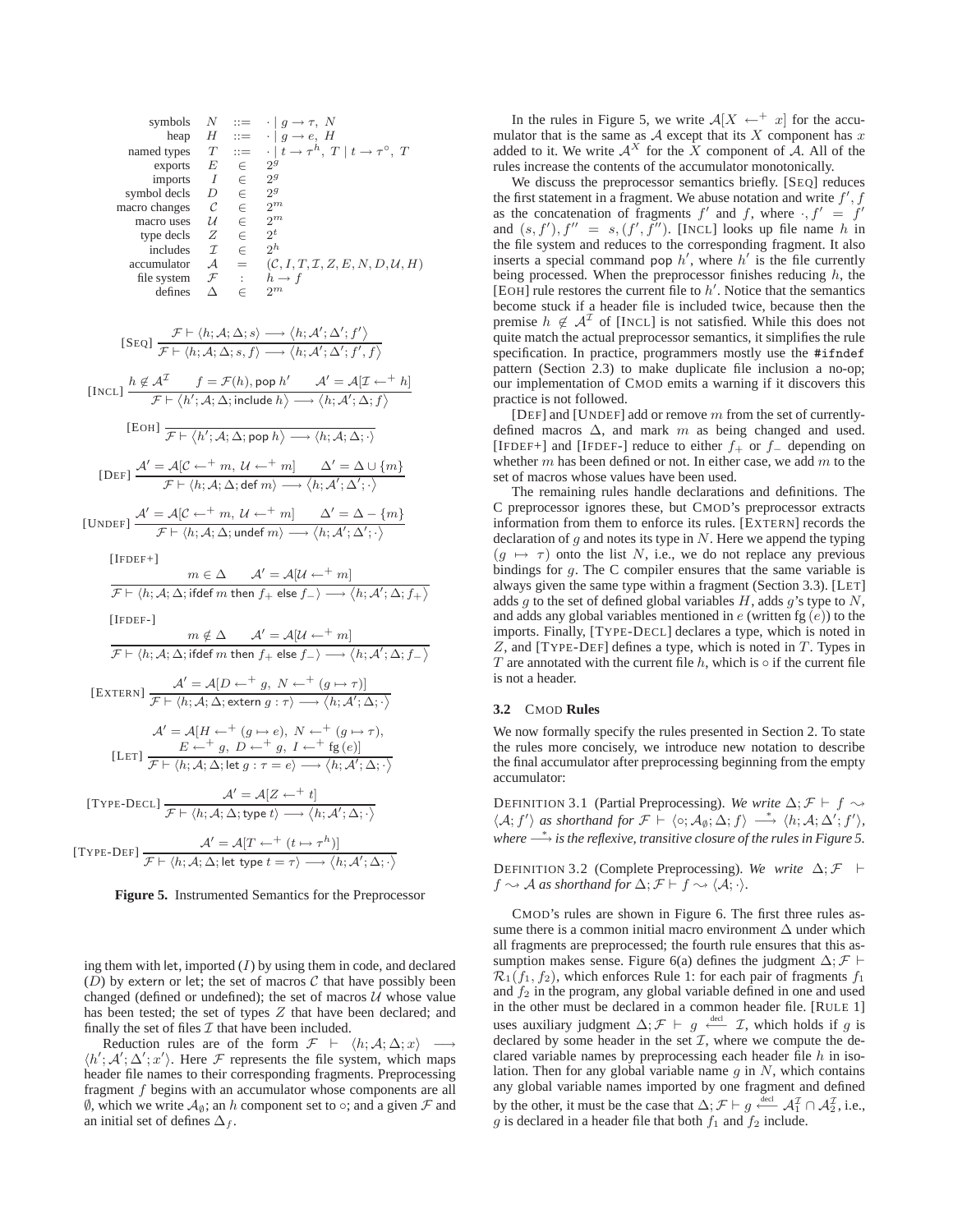

**Figure 6.** CMOD Rules

Figure 6(b) defines the judgment  $\Delta; \mathcal{F} \vdash \mathcal{R}_2(f_1, f_2)$ , which enforces Rule 2: each named type must have exactly one owner, either a source or a header. This rule examines two fragments, preprocessing each and using [NAMED-TYPES-OK] to check that the resulting type definition maps  $T_1$  and  $T_2$  are compatible. There are two cases. First, any types  $t$  in  $T_1$  with no marked owner is owned by  $f_1$ , and thus should be abstract everywhere else, meaning t should not appear in  $T_2$ . Note that we are justified in treating  $T_i$ as a map because the C compiler forbids the same type name from being defined twice. Second, any type  $t$  appearing in both  $T_1$  and  $T_2$  is transparent and hence must be owned by the same header. Then by Rules 3 and 4, we know that  $\tau_1$  and  $\tau_2$  are the same.

Figure 6(c) defines the judgment  $\Delta$ ;  $\mathcal{F} \vdash \mathcal{R}_3(f)$ , which enforces Rule 3: any two headers  $h_1$  and  $h_2$  that are both included in some fragment must be vertically-independent. For each header h included in f, [RULE 3] checks  $\Delta; \mathcal{F} \vdash f \otimes h$ , defined by [PARTIAL-INDEP]. The first two premises of [PARTIAL-INDEP] calculate the accumulator  $A_1$  that results from preprocessing f up to the inclusion of  $h$ . The remaining premises check that the preprocessing of h within the initial environment can in no way be influenced by  $A_1$ . No macros changed in  $A_1$  (described by  $A_1^C$ ) are used by h (described by  $\mathcal{A}_2^{\mathcal{U}}$ ); likewise, no macros changed by h (in  $\mathcal{A}_2^{\mathcal{C}}$  are used by files that came earlier (in  $\mathcal{A}_1^{\mathcal{U}}$ ). Put together, these conditions ensure that  $h$  is vertically-independent of any files that came earlier. Note that config.h files are forbidden by this rule. Our implementation requires all files to include the same config.h initially; the equivalent in our formal system is to start with an accumulator and initial  $\Delta$  from preprocessing config.h.

Figure 6(d) defines the judgment  $\Delta$ ;  $\mathcal{F} \vdash \mathcal{R}_4(f, \Delta_f)$ , which enforces Rule 4: all fragments must be compiled in compatible environments. This rule holds if the initial environment  $\overline{\Delta}_f$ —in which f is assumed to have been compiled—agrees with  $\Delta$  on those macros used by  $f$  (in  $\mathcal{A}^{\mathcal{U}}$ ). This implies that preprocessing under  $\Delta$  produces the same result as preprocessing under  $\Delta_f$ .

Finally, by [RULE 4], we can assume that there is a single  $\Delta$ that all  $\Delta_f$ 's are compatible with. Figure 6(e) defines the judgment  $\Delta; \mathcal{F} \vdash \mathcal{R}(\mathcal{P})$ , which holds if a program  $\mathcal{P}$  satisfies Rules 1, 2, and 3 in this common  $\Delta$ . Thus if  $\Delta$ ;  $\bar{\mathcal{F}} \vdash \mathcal{R}(\mathcal{P})$  holds, then every pair of fragments in  $P$  must use shared headers for global variables,

must have a single owner for each type definition, and must use vertically-independent header files.

#### **3.3 Formal Properties**

To prove that the rules in Figure 6 enforce Properties 2.1 and 2.2, we need to define precisely the effect of compilation and linking. Normally, a C compiler produces an object file containing code and data for globals, a list of exported symbols, and a list of imported symbols. To show that type safety holds, we will also need to track type information about symbols. We use Glew and Morrisett's  $MTAL<sub>0</sub>$  typed object file notation [8], in which object files have the form  $[\Psi_I \Rightarrow H : \Psi_E]$ , where H is a mapping from global names g to expressions e, and  $\Psi_I$  and  $\Psi_E$  are both mappings from global names to types  $\tau$ . Here  $\Psi_I$  are the imported symbols and  $\Psi_E$  are the exported symbols.

Due to lack of space, we omit a full definition of compilation and linking; details can be found in our companion technical report [29]. Figure 7 shows three key formal rules. Rule [COMPILE] describes the object file produced by the C compiler from a fragment f, given an initial set of macro definitions  $\Delta$  and a file system  $\mathcal F$ . The rule requires that following preprocessing, the global type environment  $N$  always assigns the same symbol the same type (⊢ N), and the code and data in the file are locally well-typed  $(Z; T; N \vdash H)$ . Then the exported symbols  $\Psi_E$  are those that are defined (here  $N|_S$  is the mapping N with its domain restricted to S), and the imported symbols  $\Psi_I$  are those that are declared but not defined.

Rule [LINK] describes the process of linking two object files, which resolves imports and exports as expected. Because C's linker is untyped, there is almost no checking in this rule. The only thing required is that the two files not define the same symbols.

Finally, Rule  $[MTAL_0-LINK]$  defines type-safe linking [8]. This rule says that linking is type safe if each object file is wellformed ( $\vdash$  [ $\Psi_{I_i} \Rightarrow H_i : \Psi_{E_i}$ ]); if the two object files are linkcompatible, meaning that the types of imported and exported symbols match  $(\vdash [\Psi_{I1} \Rightarrow H_1 : \Psi_{E1}] \stackrel{\text{lc}}{\leftrightarrow} [\Psi_{I2} \Rightarrow H_2 : \Psi_{E2}])$ ; and if the files export disjoint symbols. Note that MTAL<sub>0</sub> does not include type abstraction or type names. The full MTAL system does, but for technical reasons is not quite strong enough to encode certain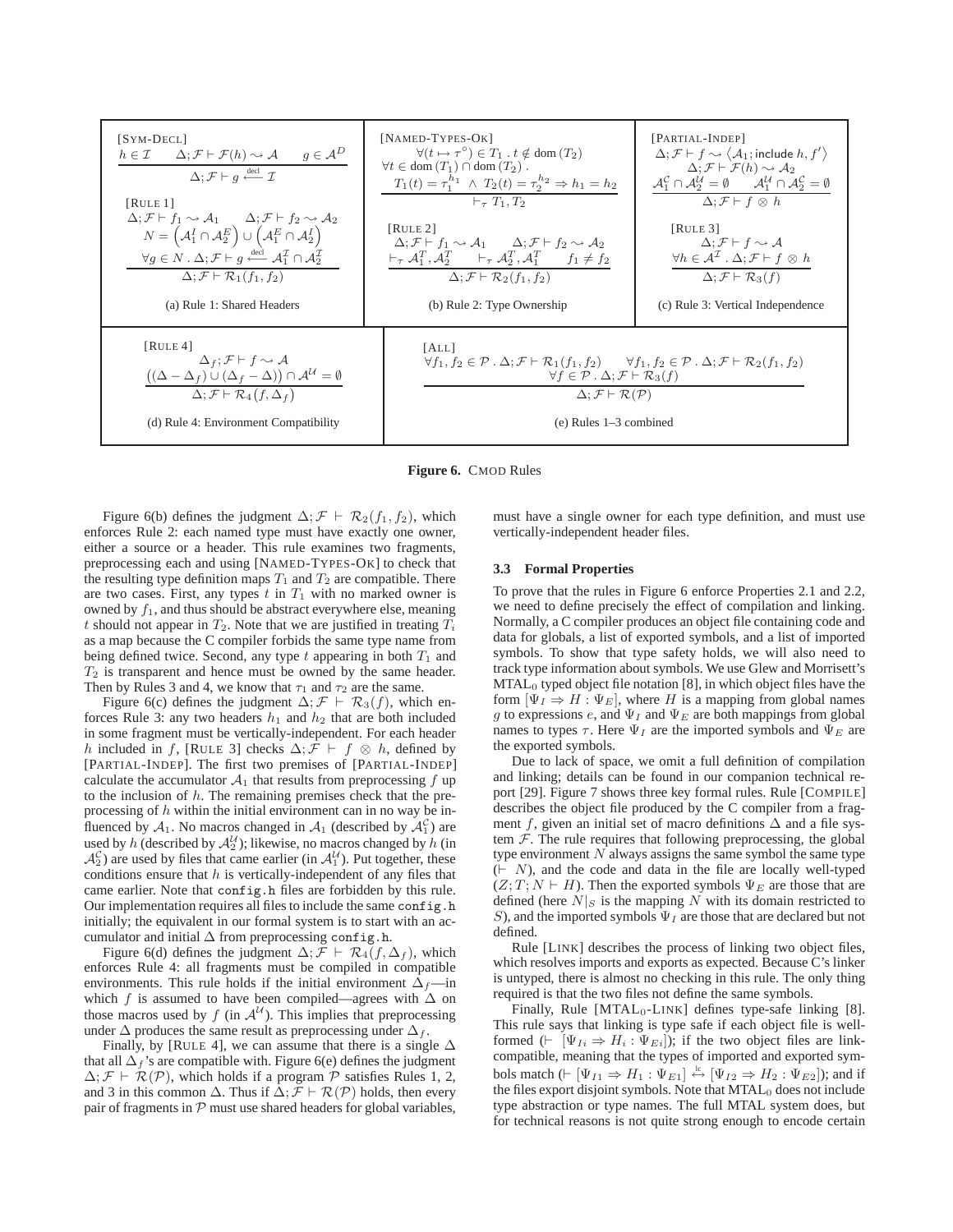[COMPILE]  
\n
$$
\Delta; \mathcal{F} \vdash f \sim (\mathcal{C}, I, T, \mathcal{I}, Z, E, N, D, \mathcal{U}, H)
$$
\n
$$
\vdash N \quad Z; T; N \vdash H \quad \Psi_E = N|_E \quad \Psi_I = N|_{(I-E)}
$$
\n
$$
\Delta; \mathcal{F} \vdash f \xrightarrow{\text{comp}} [\Psi_I \Rightarrow H : \Psi_E]
$$
\n[LINK]  
\n
$$
\text{dom}(H_1) \cap \text{dom}(H_2) = \emptyset
$$
\n
$$
\Delta; \mathcal{F} \vdash [\Psi_{I1} \Rightarrow H_1 : \Psi_{E1}] \circ [\Psi_{I2} \Rightarrow H_2 : \Psi_{E2}] \xrightarrow{\text{comp}}
$$
\n
$$
[(\Psi_{I1} \cup \Psi_{I2}) \setminus (\Psi_{E1} \cup \Psi_{E2}) \Rightarrow H_1 \cup H_2 : \Psi_{E1} \cup \Psi_{E2}]
$$
\n[MTAL<sub>0</sub>-LINK]  
\n
$$
\vdash [\Psi_{I1} \Rightarrow H_1 : \Psi_{E1}] \quad \vdash [\Psi_{I2} \Rightarrow H_2 : \Psi_{E2}]
$$
\n
$$
\vdash [\Psi_{I1} \Rightarrow H_1 : \Psi_{E1}] \xrightarrow{\text{im}} [\Psi_{I2} \Rightarrow H_2 : \Psi_{E2}]
$$
\n
$$
\text{dom}(H_1) \cap \text{dom}(H_2) = \emptyset
$$
\n
$$
\vdash [\Psi_{I1} \Rightarrow H_1 : \Psi_{E1}] \text{ link } [\Psi_{I2} \Rightarrow H_2 : \Psi_{E2}] \leadsto
$$
\n
$$
[(\Psi_{I1} \cup \Psi_{I2}) \setminus (\Psi_{E1} \cup \Psi_{E2}) \Rightarrow H_1 \cup H_2 : \Psi_{E1} \cup \Psi_{E2}]
$$

**Figure 7.** Key Compiler and Linker Rules

uses of abstract types in CMOD [20]. However, notice that Rule 2 requires that a type name have the same definition everywhere. Thus we claim (without a formal proof) that uses of abstract types cannot violate type safety at link time, and we assume below that all types are expressed directly, and not through abstract names.

We can now formally state the information hiding and link-time type safety properties of CMOD. Proofs of the theorems in this section can be found in our companion technical report [29].

Observe that although each fragment  $f$  is preprocessed in its own initial  $\Delta_f$ , by Rule 4 we can assume there is a single, uniform ∆ under which each fragment produces the same result:

LEMMA 3.3.  $\Delta; \mathcal{F} \vdash \mathcal{R}_4(f, \Delta_f)$  *implies that if*  $\Delta_f; \mathcal{F} \vdash f \leadsto \mathcal{A}$ *, then*  $\Delta; \mathcal{F} \vdash f \sim \mathcal{A}$ *; and if*  $\Delta_f; \mathcal{F} \vdash f \stackrel{comp}{\longrightarrow} [\Psi_I \Rightarrow H : \Psi_E]$ *, then*  $\Delta; \mathcal{F} \vdash f \stackrel{comp}{\longrightarrow} [\Psi_I \Rightarrow H : \Psi_E].$ 

Thus below we assume a single  $\Delta$  for all fragments.

We begin with information hiding. First, observe that linking is commutative and associative, so that we are justified in linking files together in any order. Also, to be a well-formed executable, a program must completely link to have no free, unresolved symbols. Thus we can define the compilation of an entire program:

DEFINITION 3.4 (Program Compilation). We write  $\Delta$ ;  $\mathcal{F} \vdash \mathcal{P} \xrightarrow{comp}$  $[\emptyset \Rightarrow H : \Psi_E]$  *as shorthand for compiling each fragment in*  $\mathcal P$  *separately and then linking the results together to form*  $[\emptyset \Rightarrow H : \Psi_E]$ .

First, we can prove that any symbol not in a header file is never imported, and thus is private.

THEOREM 3.5 (Global Variable Hiding). *Suppose*  $\Delta$ ;  $\mathcal{F} \vdash \mathcal{R}(\mathcal{P})$ *,*  $suppose \Delta; \mathcal{F} \vdash \mathcal{P} \stackrel{comp}{\longrightarrow} [\emptyset \Rightarrow H_{\mathcal{P}} : \Psi_{E\mathcal{P}}]$ *, and suppose for all*  $f_i \in \mathcal{P}$  we have  $\Delta; \mathcal{F} \vdash f_i \leadsto \mathcal{A}_{fi}$ , and for all  $h_j \in \bigcup_i \mathcal{A}_{fi}^{\mathcal{I}}$  that  $\Delta;\mathcal{F}\vdash\mathcal{F}(h_j)\sim\mathcal{A}_{hj}.$  Then for all  $f_i\in\mathcal{P},$   $g\not\in\bigcup_j\tilde{\mathcal{A}}_{hj}^D$  implies  $g \notin \Psi_{Ii}$  where  $\Delta; \mathcal{F} \vdash f_i \stackrel{comp}{\longrightarrow} [\Psi_{Ii} \Rightarrow H_i : \Psi_{Ei}].$ 

This theorem says that if  $P$  obeys the CMOD rules and includes headers  $h_j$ , then any symbol g that is not in  $\mathcal{A}_{hj}^D$  for any j (i.e., is not declared in any header file) is never imported.

For type names, we can prove a related property: Any type name owned by a source fragment (a code file) has no concrete type in any other fragment.

THEOREM 3.6 (Type Definition Hiding). *Suppose*  $\Delta$ ;  $\mathcal{F} \vdash \mathcal{R}(\mathcal{P})$ *, and for some*  $f_i$  ∈  $\overline{P}$  *we have*  $\Delta$ ;  $\mathcal{F} \vdash f_i \sim \overline{A_i}$ *. Further suppose that*  $(t \mapsto \tau^{\circ}) \in A_i^T$ . Then for any fragment  $f_j \in \mathcal{P}$  such that  $f_i \neq f_j$  and  $\Delta; \mathcal{F} \vdash f_j \leadsto \mathcal{A}_j$ , we have  $t \not\in \text{dom}(\mathcal{A}_j^T)$ .



**Figure 8.** CMOD Architecture

This theorem says that if  $P$  obeys the CMOD rules and contains fragment  $f_i$ , then any type t owned by  $f_i$  is not owned by any other fragments  $f_j \neq f_i$ . Together, Theorems 3.5 and 3.6 give us Property 2.1.

To show that linking is type safe, we can prove that if the program compiles and passes the CMOD checks, then any pair of object files linked together satisfy [MTAL0-LINK].

THEOREM 3.7 (Type-Safe Linking). *Suppose*  $\Delta$ ;  $\mathcal{F} \vdash \mathcal{R}(\mathcal{P})$ *, and*  $suppose \Delta; \mathcal{F} \vdash \mathcal{P} \stackrel{comp}{\longrightarrow} [\emptyset \Rightarrow H_{\mathcal{P}} : \Psi_{E\mathcal{P}}]$ *. Also suppose that for any*  $f_i, f_j \in \mathcal{P}$  *that are distinct*  $(i \neq j)$ *, it is the case that* 

$$
\Delta; \mathcal{F} \vdash f_i \xrightarrow{comp} [\Psi_{Ii} \Rightarrow H_i : \Psi_{Ei}]
$$
  
\n
$$
\Delta; \mathcal{F} \vdash f_j \xrightarrow{comp} [\Psi_{Ij} \Rightarrow H_j : \Psi_{Ej}]
$$
  
\n
$$
\Delta; \mathcal{F} \vdash [\Psi_{Ii} \Rightarrow H_i : \Psi_{Ei}] \circ [\Psi_{Ij} \Rightarrow H_j : \Psi_{Ej}] \xrightarrow{comp} O_{ij}
$$

*Then*

$$
\vdash [\Psi_{Ii} \Rightarrow H_i : \Psi_{Ei}] \text{ link } [\Psi_{Ij} \Rightarrow H_j : \Psi_{Ej}] \sim O_{ij}
$$

Since this theorem holds for any two fragments in the program, we see that all fragments can be linked type-safely. Thus we have shown that Property 2.2 holds for CMOD.

# **3.4 Handling Full C**

The full C language includes several features not present in the formal system, such as conditionals #if and #ifndef, token concatenation ##, and macro substitution (e.g., #define  $F00(x)$   $(x+1)$ ). Moreover, C allows preprocessor commands at arbitrary syntactic positions. Put together, these additional features would be extremely hard to add to our formal system. Nevertheless, we claim that they do not affect the soundness of CMOD.

We can think of each header as a function whose input is a list of macro definitions and whose output is the preprocessed program text and a list of new macro definitions. Thus a header file's output is only affected by the definitions of macros it uses. In our formalism, a macro is used when it is changed or tested ([DEF], [UNDEF], [IFDEF+], and [IFDEF-]). We can extend this idea to the full preprocessor by also counting as uses (1) macro references in other conditionals and (2) macro substitutions; and by counting non-boolean macro definitions as both changes and uses.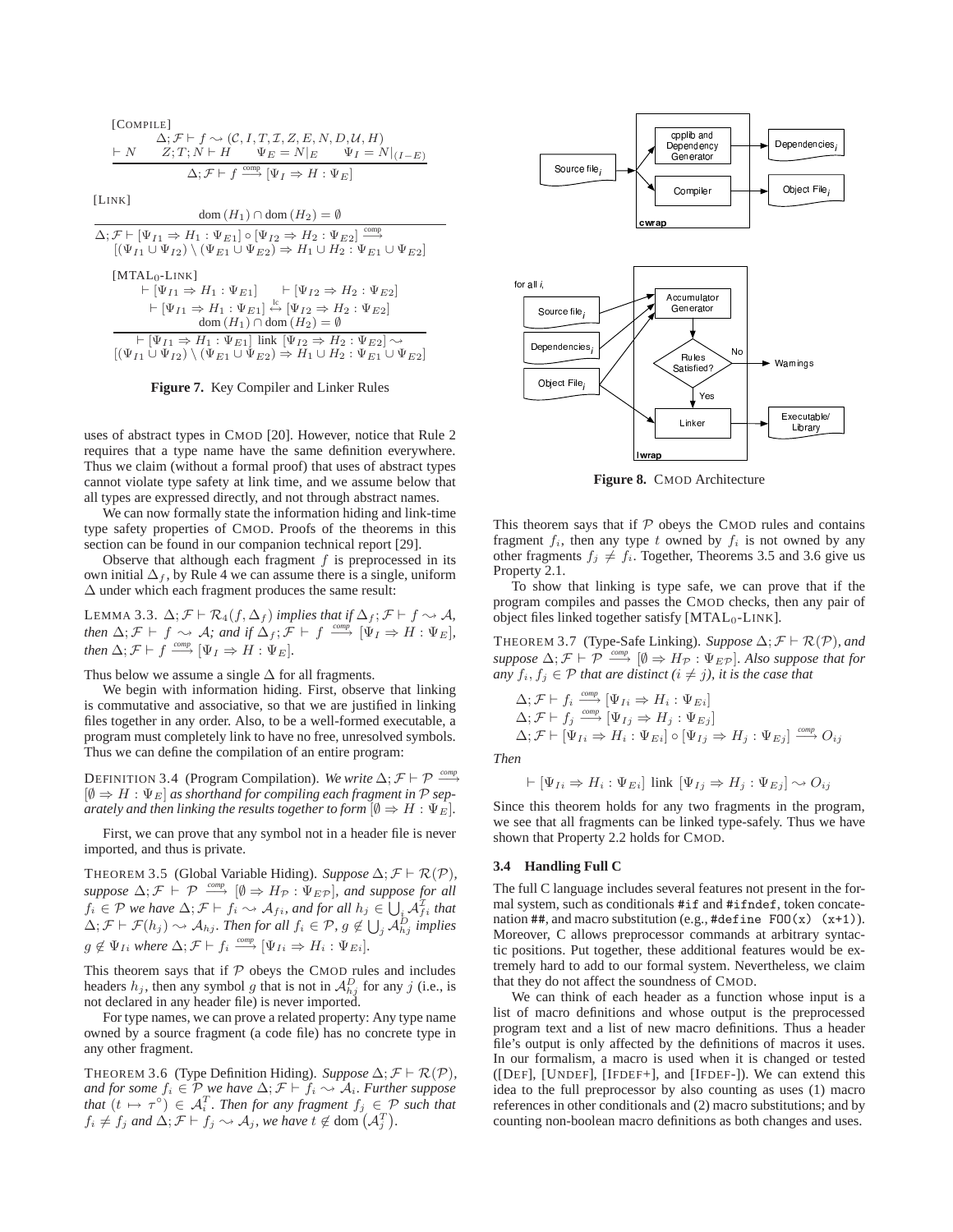|                               |                                | <b>Rule Violations</b> |          |                     | Prop. Viol.              |                | Changes Required <sup>†</sup> |                                              |                                           |                   |                                              | <b>Build Time</b> |                  |
|-------------------------------|--------------------------------|------------------------|----------|---------------------|--------------------------|----------------|-------------------------------|----------------------------------------------|-------------------------------------------|-------------------|----------------------------------------------|-------------------|------------------|
| Program                       | Loc<br>Tgts<br>.h<br>$\cdot$ C | Rule 1                 | Rule 2   | Rule 3              | Rule 4                   | Inf.<br>Hid.   | Typ.                          | Rule 1<br>$^{+}$<br>$\overline{\phantom{a}}$ | Rule 2<br>$+$<br>$\overline{\phantom{a}}$ | Rule 3<br>$^{+}$  | Rule 4<br>$^{+}$<br>$\overline{\phantom{a}}$ |                   | Stock CMOD % ovr |
| gzip-1.2.4                    | 5k<br>15<br>6                  |                        |          |                     |                          |                | ۰                             | $\times~\times$                              |                                           |                   |                                              | 1.0s              | 2.1s 120%        |
| $m4-1.4.4*$                   | 10k<br>19                      |                        |          |                     | $\overline{\phantom{a}}$ |                |                               |                                              | lf.2                                      |                   |                                              | 3.3s              | 5.6s<br>54%      |
| $bc-1.06*$                    | 12<br>10k<br>19                | 8                      | 1(1)     | 6                   | $\sim$                   |                |                               | $4-1$                                        |                                           | 1f,89<br>86       |                                              | 2.4s              | 4.5s<br>86%      |
| $rcs-5.7*$                    | 12k<br>25<br>4                 |                        |          |                     | $\sim$                   |                |                               |                                              | 6<br>6                                    |                   |                                              | 3.1s              | 13.2s 331%       |
| $v$ sftpd-2.0.3               | 34<br>12k<br>-41               |                        |          | 9                   | $\sim$                   |                |                               | ٠.                                           |                                           | 3<br>13           | ۰                                            | 2.7s              | 4.4s<br>67%      |
| $flex-2.5.4$                  | 22<br>10<br>16k                |                        | 6        |                     | $\overline{\phantom{a}}$ | 3              | ۰                             | 4                                            | 15                                        |                   |                                              | 4.7s              | 9.8s 107%        |
| xinetd- $2.3.14*$             | 68<br>60<br>16k                | 10                     | 3(20)    |                     | $\sim$                   | 3              |                               | 5                                            | 1f.7<br>10                                |                   |                                              | 6.2s              | 17.7s 187%       |
| mt-daapd-0.2.4                | 18k<br>23<br>26                | 16                     |          |                     | -                        |                |                               | 13 2                                         |                                           |                   |                                              | 6.3s              | 9.8s<br>57%      |
| retawq- $0.2.6c$ <sup>*</sup> | 8<br>21k                       |                        |          | 16                  | $\sim$                   |                |                               |                                              |                                           | 8f.10 12          |                                              | 5.6s              | 7.8s<br>39%      |
| $bison-2.3*$                  | 57<br>21k<br>94                | 3                      | 17       | 8                   |                          | $\overline{2}$ |                               | $\overline{\phantom{a}}$                     | 2f, 6 140                                 | 16 10             | 3<br>3                                       | 9.9s              | 18.8s<br>89%     |
| jgraph-8.3                    | 30k<br>$\mathbf Q$<br>4        | 56                     |          |                     | $\overline{\phantom{a}}$ | 54             | ۰                             | 46 2                                         |                                           |                   |                                              | 1.0s              | 79%<br>1.6s      |
| $gawk-3.1.5*$                 | 30k<br>21<br>20                | 41                     |          | 22                  | $\sim$                   | 38             | ٠                             | 29 5                                         |                                           | 6f,7<br>10        | $\sim$<br>٠                                  | 11.1s             | 18.3s<br>64%     |
| openssh-4.2p1 $*$             | 52k<br>157 119<br>13           | 68 (38)                |          | 53                  | $\sim$                   | 63             | ۰                             | 62 1                                         | $\sim$<br>$\overline{\phantom{a}}$        | 2f,133 127        | ۰                                            | 28.3s             | 163.8s 479%      |
| gnuplot- $4.0.0*$             | 49 100<br>80k                  | $\times$               | $\times$ | $353^{\frac{1}{2}}$ | $\sim$                   |                |                               | $\times$ $\times$                            | $\times$<br>$\times$                      | $\times$ $\times$ | ۰                                            | 28.9s             | 41.2s<br>42%     |
| zebra- $0.94*$                | 8 107k 111 118                 | 139                    | ٠        | 53                  | $\sim$                   | 64             |                               | 64 10                                        |                                           | 27<br>6           | $\overline{\phantom{a}}$                     | 32.9s             | 86.6s 163%       |
| Total                         | 440k 626 637<br>61             | 354 (38)               | 30(21)   | 168                 |                          | 240            | 6                             | 232 23                                       | 4f, 22 173                                | 17f,286 266       | 3<br>3                                       |                   | (avg) $137\%$    |

<sup>∗</sup>Has config.h file. †Line or file (f) additions and deletions. ‡ gnuplot count not included in total

**Figure 9.** Experimental Results

Thus, despite the complexity of the full C preprocessor, we can still track the "input" and "output" macros of a header. Moreover, it is also easy to extract the necessary type and declaration information to check the rules, because the rules operate on the *preprocessed* files (for example, [RULE 1] preprocesses each fragment and the header file that contains the declaration). Thus even under the full C preprocessor, [RULE 3] and [RULE 4] ensure Principle 2.3, and therefore [RULE 1] and [RULE 2] correctly enforce information hiding and type safety.

#### **4. Implementation**

We have implemented CMOD for the full C language.<sup>2</sup> The two main parts of our implementation are tools called cwrap and lwrap, which are scripts that wrap the C compiler and linker as shown in Figure 8. cwrap uses preprocessor hooks (via cpplib, part of GCC) to capture #included file names, macro uses and definitions, and the initial macro environment. Per-file symbol imports and exports are already stored in the generated ELF object files. cwrap generates a *dependency* (.D) file that lists all of the non-system header files (recursively) included by the source. Preprocessor definitions and search path information (i.e., -D and -I flags) are also logged. During linking, lwrap uses ctags [5] to extract declaration and type information from the preprocessed source headers, information about which was generated during compilation. This information, together with the object files (for symbol information) and the dependency files generated during compilation, is sufficient for  $l$  wrap to check Rules  $1-3<sup>3</sup>$  To check Rule 4, CMOD attempts to synthesize a single global environment from the ones used to compile each file. It does this by unioning each file's local environment after restricting the local environments to only macros that are used. CMOD emits a warning if the synthesized global environment is not consistent with the local environments. We expect CMOD to be integrated into the compile-debug cycle and run occasionally or on check-in to flag violations as frequently as required.

Recall that our semantics assumes the same file is never included twice. CMOD checks that headers follow the #ifndef pattern, which prevents duplicate header inclusions, and emits a warning if the pattern is not followed. CMOD also assumes that system headers match their corresponding libraries, since the sources for these are not available when compiling the projects.

## **5. Experiments**

We applied CMOD to a number of publicly available open source projects, with the goal of measuring how well they conform to CMOD's rules, and to determine whether rule violations are indeed problematic. We chose projects of varying sizes (5–107k lines of code), varying usage and stages of development (e.g., xinetd, flex, gawk, and bison are mature and widely used, while zebra, mtdaapd, and retawq are newer and less used), and varying reuse of modules among targets (rcs, bc, gawk, and m4 have low reuse, while mt-daapd, bison and vsftpd have higher reuse). We ran CMOD on a dual-processor 2.80GHz Xeon machine with 3GB RAM running the Linux 2.4.21-40.ELsmp kernel. We used gcc 3.2.3, GNU ld/ar 2.14.90.0.4, and ctags 5.4.

To separate preprocessor from source language issues, we ran CMOD on each benchmark twice, using the following procedure. For the first run, we tabulated Rule 3 and Rule 4 violations, and examined any CMOD warnings about header files not using the #ifndef pattern. We manually verified that every flagged header was either harmless when included twice (e.g., it only contained prototypes), or that the header could never be included twice without a C compiler warning. We then fixed the Rule 3 and Rule 4 violations and reran CMOD to gather the Rule 1 and 2 violations.

Figure 9 summarizes our results. The first group of columns describes the benchmarks. For each program, we indicate whether it has a config.h file and list the number of *build targets* (executables or libraries); non-comment, non-blank lines of code; and .c and .h files. In the numerical totals, we count each file once, even if it occurs in multiple targets. Next we discuss the remaining columns, which count the number of rule violations, violations of Properties 2.1 (Information Hiding) and 2.2 (Type Safety), changes required to fix rule violations, and running time.

# **5.1 Rule Violations**

Figure 9 lists the rule violation counts in the second group of columns, with the additional false positives due to inaccuracies in parentheses. We have not pruned duplicate violations for the same source in different targets. A Rule 1 violation corresponds to a symbol name and pair of files such that the files import and export the symbol without a mediating header. A Rule 2 violation occurs for each type name that has multiple definitions. A Rule 3 violation corresponds to a pair of files such that a change and use

 $^{2}$ http://www.cs.umd.edu/~saurabhs/CMod

<sup>3</sup> We could check Rule 3 entirely at compile-time, rather than link-time, but we have found it convenient to check all rules at once.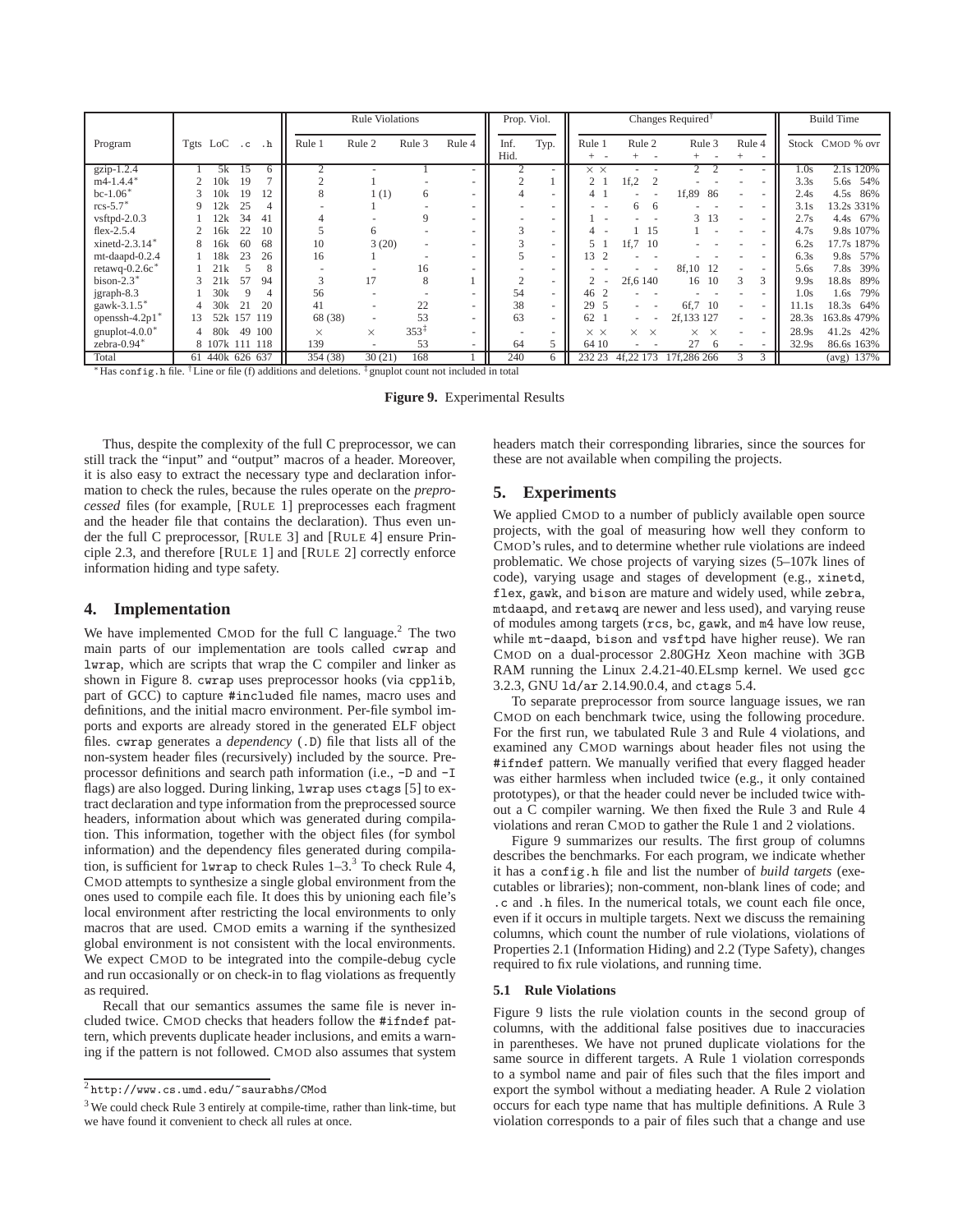of a macro causes a vertical dependency between the files. Lastly, a Rule 4 violation corresponds to a target whose linked object files were compiled in incompatible preprocessor environments.

We believe most of the genuine rule violations constitute bad practice. In particular, they can complicate reasoning about the code, make future maintenance more difficult, and lead to bugs. We discuss each category of rule violation below.

**Rule 1:** Rule 1 violations are often dangerous, because they can permit a provider and client to disagree on the type of a symbol without generating an error at compile-time (as discussed in Section 2.2). We found 349 violations that seem problematic. The most common case is when a source file locally declares an extern symbol that does not appear in a header (240 times). As discussed in Section 5.2, these are arguably information hiding violations. The next most common Rule 1 violations occur when a provider .c file fails to #include a header containing the symbols it exports (81 times) or a client .c file locally declares a prototype instead of #includeing a header file, even though there is a header with the symbol (28 times). Many of the first category of Rule 1 violations are due to jgraph, which heavily uses K&R-style implicit function declarations rather than prototypes.

The five remaining Rule 1 violations appear safe. Three of these are due to code files that are #included in another file. Since the other file textually incorporates the first, it does not need a mediating header to ensure symbols have matching types, but Rule 1 requires this. The last two Rule 1 violations occur in gzip, which includes assembler sources that define exported symbols but cannot #include their header.

**Rule 2:** Rule 2 violations are due to multiple definitions of the same type name, which can lead to type mismatches and information hiding violations. We found 6 violations in which the same type definition was duplicated in several files. As with most code duplication, this is dangerous because the programmer must remember to update all definitions when changing the type.

We also found 24 violations for practices that are safe. In one case, a type name is reused at two different types in different files. In this particular case each definition is local to a single file, so the code is safe. Enforcing a kind of static for types would eliminate this violation. In the remaining 23 violations, there are duplicate identical type definitions created in auto-generated code. This is not a pattern CMOD can easily recognize.

**Rule 3:** Rule 3 violations make it harder to reason about headers in isolation. There are a total of 33 Rule 3 violations that we think are bad practice. We found 31 violations that are vertical dependencies in which header files depend on the order they are included, which we have argued is undesirable. Two additional Rule 3 violations occur because the same macro is #defined in two different header files. In these cases the macros are actually defined to be the same—the code appeared to have been duplicated between the files, which makes maintenance harder.

The remaining 135 violations are safe practices that CMOD does not recognize as such. 116 of the Rule 3 violations are due to limitations in modeling config.h. In particular, several programs have multiple global configuration files that are themselves #included in config.h. Since CMOD only treats config.h specially, dependencies on these other headers are flagged as rule violations. We believe that Rule 3 could be relaxed to allow this case.

The other 19 violations occur when one file is included after a #define of a macro it depends on, and the file contains code definitions rather than an interface. This is a violation of Rule 3, but as mentioned in Section 2.3, this case could be handled specially.

One program, gnuplot, has a very large number of vertical dependencies. gnuplot uses special .trm files as both headers and sources, depending on CPP directives. Since these vertical dependencies are clearly intended, we did not attempt to fix the

violations, and thus we do not measure Rule 1 or 2 violations for gnuplot, nor do we include them in the total.

**Rule 4:** The one Rule 4 violation is caused by compiling a library and a source file that links with it using macro environments that differed for one macro name. We think this should be avoided, and in this case the violation was easily fixed.

**False Positives:** CMOD reported 38 Rule 1 violations that were false positives, meaning that CMOD issues a warning but the code does not actually violate the rule. The culprit was ctags, which sometimes fails to parse complex code, leaving CMOD with inaccurate information about source files. CMOD also reported 21 false positives for Rule 2. Twenty of these reports are due to xinetd, in which library headers are copied after a library is built and then are included by library clients. CMOD does not know that the copied header should be treated as identical to the original header, and so complains about duplicate type definitions. The Rule 2 false positive in bc is due to a code parsing error in our implementation.

#### **5.2 Property Violations**

Of those rule violations we consider bad practice, some directly compromise Properties 2.1 (Information Hiding) and 2.2 (Type Safety). The middle columns in Figure 9 measure how often this occurs in our benchmarks.

Information hiding violations degrade a program's modular structure, complicating maintenance and leading to defects. To determine what constitutes an information hiding violation, we need to know the programmer's intended policy. Since this is not explicitly documented in the program, here we assume that header files define the programmer's intended policy. In particular, following Property 2.1, we consider as public any symbol mentioned in a header file, and any type defined in a header file. Likewise, we consider as private any symbol never mentioned in a header, and any type mentioned in a header file but defined in a source file.

By this measure, some Rule 1 and 2 violations are not information hiding errors, e.g., when a .c file fails to include its own header(s), or when an identical type definition appears in several headers. Information hiding violations by our metric constitute roughly 68% (240 out of 354) of the Rule 1 violations. There were no Rule 2 violations that showed information hiding problems.

There were a total of 6 type errors in our benchmarks. All of the errors were due to Rule 1 violations in which a client locally declared a prototype and got its type wrong. The most interesting type errors were found in zebra. Clients incorrectly defined prototypes for four functions, in two cases using the wrong return type and in two cases listing too few arguments. No header is defined to include prototypes for these four functions, and hence these were also information hiding violations. Ironically, in the cases where the return type was wrong, the client code even included a comment describing where the original definition is from—yet the types in the local declaration were still incorrect.

#### **5.3 Required Changes and Performance**

We designed CMOD to enforce modular properties while remaining as backward compatible as possible. To evaluate the latter, we measured the effort required to make a program CMOD-compliant. The second-to-last group of columns list the number of additions and deletions of files (f) and lines of code (no unit) required to eliminate the CMOD warnings. One file change corresponds to inlining or deleting a whole file, usually because code was split across files to no apparent advantage.

We found it was generally straightforward to make a program comply with CMOD's rules, and most violations required changing only a few lines of code. Violations of Rules 1 and 2 were easy to fix by moving prototypes into headers, or creating headers where required. Violations of Rule 3 required various techniques to fix.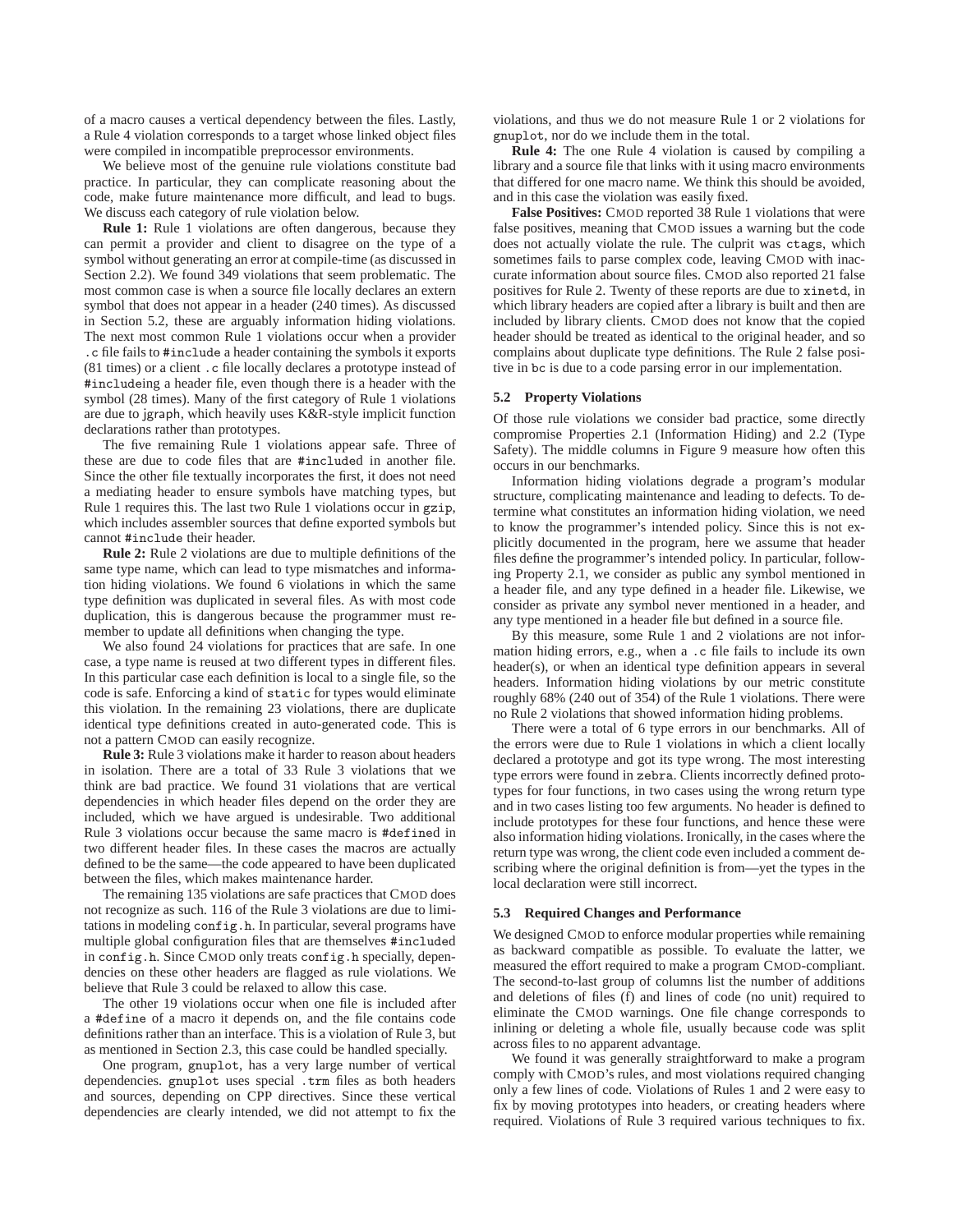Vertical dependencies were easy to fix by converting them into horizontal dependencies. In particular, if a pair of dependent headers always occurs together in consecutive order, then it is easy to move the #include of the first header into the second header. Files that do not act as interfaces but are #included can be inlined, and duplicate macro definitions are easy to eliminate. We resolved other vertical dependencies by moving the dependent file into config.h, where appropriate. Note that very rarely this suppresses a Rule 1 violation, because now that header is included in more files.

There were four programs we did not bring into full compliance with CMOD. As mentioned earlier, gzip includes assembler sources that cannot #include header files. gnuplot relies on vertical dependencies that cannot be removed without fundamentally changing the design of the program. Lastly, bc and mt-daapd contain auto-generated type definitions that cause three Rule 2 violations, and which we did not attempt to fix.

Finally, the last three columns in Figure 9 measure the time taken to build the program without and with CMOD. The current prototype of CMOD adds noticeable but acceptable overhead to the compilation procedure. We believe that the performance could be improved with more engineering effort.

# **6. Related Work**

As we stated in the introduction, although many experts recommend using .h files as interfaces and .c files as implementations [9, 2, 13, 14, 15, 17], the details vary somewhat and are insufficient for full modular safety. King [15] and Hanson [9] present the core idea that header files should include declarations, and that both clients and implementations should #include the header. Hanson is one of the few sources to explicitly recommend using abstract types in headers, and also explicitly advocates using the #ifndef convention for suppressing duplicate includes so that programmers need not remember dependencies among interfaces. McConnell recommends always having public and private headers for modules [17], and mentions using a single public header for a group of implementations, neither of which are discussed in most sources. The Indian Hill style guide rather confusingly recommends both that "header files should not be nested" (i.e., recommends vertical dependencies, something we think is bad practice), and recommends using #ifndef to prevent multiple inclusions, which should never happen if there are no nested headers. None of these publications, nor any other publication we could find, discuss the problems that can arise due to preprocessor usage and none provide sufficient requirements to ensure information hiding and type safety, leading us to believe that the subtleties are not widely known.

There is a large design space of module systems [25], which are part of many modern languages such as ML, Haskell, Ada, and Modula-3. In common with CMOD, these languages support information hiding via transparent and abstract types, and multiple interfaces per implementation. They ensure type-safe linking, and most (but not all) support separate compilation. They also provide several useful mechanisms not supported by CMOD, due to its focus on backward compatibility.

First, ML-like languages support functors, which can be instantiated several times in the same program. As discussed in Section 2.3, CMOD supports program-wide parameterization (e.g., via config.h), but not per-module parameterization, since it is tricky to do correctly in C and is relatively rare.

Second, most module systems also support hierarchical namespace management. Since CMOD builds on existing C programming practice, it inherits C's global namespace, with limited support for symbol hiding via static, and no support for hiding type names. C++ namespaces address this limitation to some extent, and we believe they could safely coexist with CMOD.

Lastly, in CMOD and many module systems, linking occurs implicitly by matching the names of imports and exports. Some systems, however, express linking explicitly, for a greater degree of abstraction and reuse. For example, Knit [26], Koala [31], and Click [19] are C and C++ extensions/add-ons that support this style of modular programming. Microsoft's Component Object Technologies (COM) model [3] provides similar facilities to construct dynamically linked libraries (DLLs). These systems assume that the basic C module convention is used correctly and build on top of it, and so CMOD may be viewed as complementary.

Parnas [23] was the first to use the term information hiding and suggested organizing modules according to the secrets they encapsulate rather than their control flow structure. CMOD and other module systems provide linguistic support for this idea. Others later suggested that programming languages should support *representation independence* [27, 18]; that is, ensuring that client behavior is consistent even as the provider varies its implementation. Information hiding is a useful prerequisite for establishing representation independence. We leave to future work the exercise of proving representation independence under CMOD(e.g., following the approach of Banerjee and Naumann [1]).

Some systems aim to support type safety but not information hiding. C++ compilers embed type information in symbol names during compilation, a practice called "name mangling." Although designed to support overloading, name mangling can also enforce link-time type safety. Since names include type information, when a client and provider agree on a name, they also agree on types. This is not always reliable, however, since mangled struct types do not include field information, which could therefore disagree. CIL [22] is a parsing toolkit for C that can combine several C sources into a single file. In so doing, it complains if it finds that two files disagree on the definition of a type or symbol. It would find all of the type errors that we discovered in our experiments.

Finally, a number of researchers have studied the C preprocessor, but not as a means to enforce modularity. Favre [7] proposes a denotational semantics for CPP. Several researchers recommend curtailing or even eliminating the C preprocessor, due to its complexity [6, 16]. Lastly, a number of tools check for erroneous or questionable uses of cpp directives, including lint [12], PC-lint [24], and Check [28]. The detected bug patterns are fairly localized and generally concern problematic macro expansions.

## **7. Conclusions**

We have described CMOD, a module system for C that ensures type-safe linking and information hiding while maintaining compatibility with existing practice. CMOD enforces a set of four rules. At a high level, Rule 1 makes header files equivalent to regular modular interfaces; Rule 2 checks for consistent use of type names and type abstraction; and Rules 3 and 4 control preprocessor interactions. We showed formally that these rules in combination with the C compiler form a sound module system that supports information hiding and ensures type safety. Our experiments show that in practice, violations of our rules reveal dangerous coding idioms, violations of information hiding, and type errors. Fortunately, we found that for most programs, rule violations are rare and can be fixed fairly easily. Thus CMOD brings the benefits of modular programming to C while still being practical for legacy systems.

#### **References**

- [1] A. Banerjee and D. A. Naumann. Representation independence, confinement and access control. *POPL '02*, pages 166–177, 2002.
- [2] L. Cannon, R. Elliott, L. Kirchoff, J. Miller, R. Mitze, E. Schan, N. Whittington, H. Spencer, D. Keppel, and M. Brader. *Recommended C Style and Coding Standards*. sixth edition, 1990.